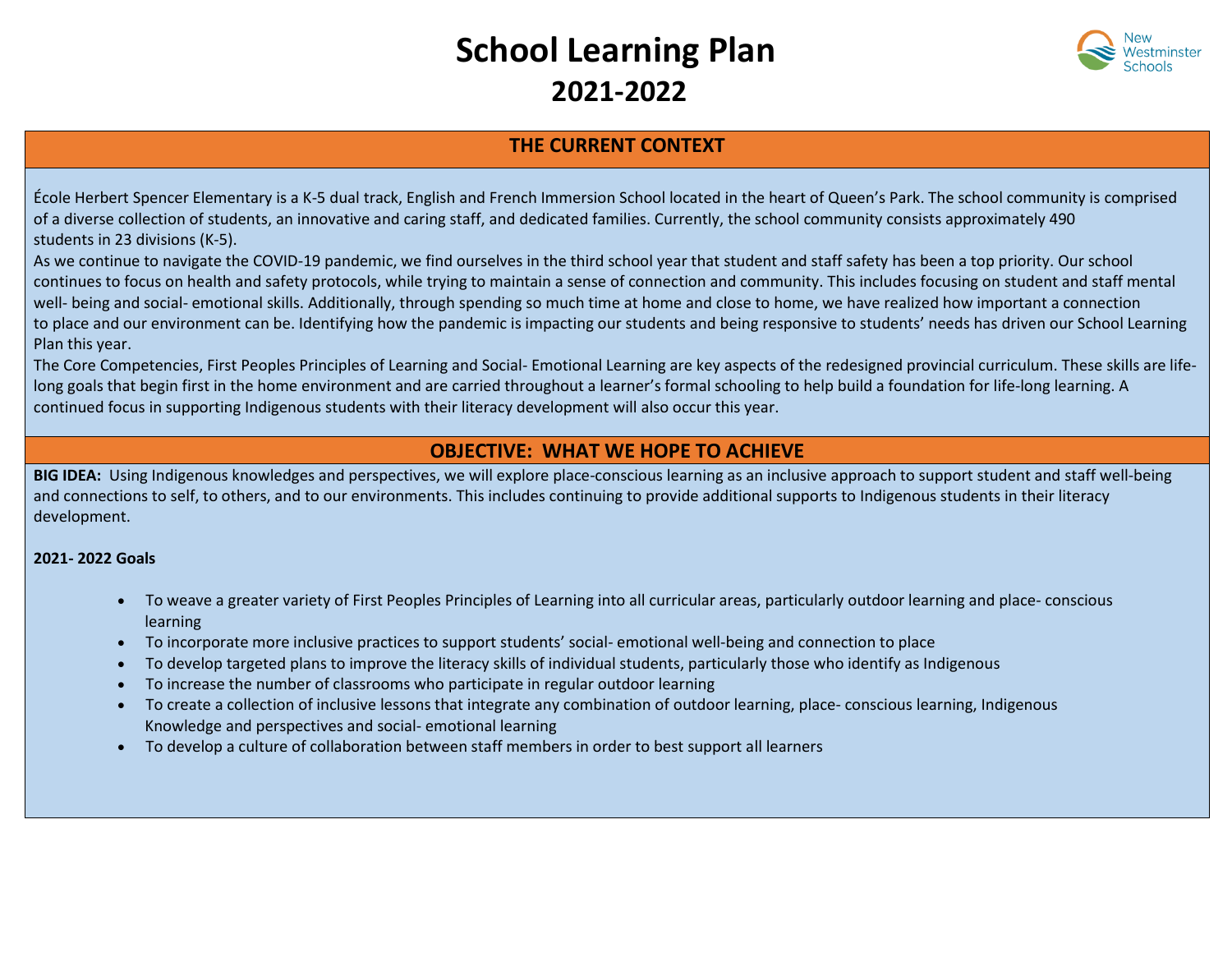# **School Learning Plan 2021-2022**



## **DESIGN: HOW WE PLAN TO MEET OUR OBJECTIVE**

### **Key Results**

#### **Ensure a variety of resources and tools are available to teachers**

- Purchase more authentic Indigenous books and resource kits (in both French and English) for teachers and students
- Administration approached PAC to help purchase resource kits from Strong Nations, the Outdoor Learning Store and 'Turtle Island Stories' from Pearson Education
- Continue to share any learning opportunities/ Professional Development sessions that support our goals
- Use Staff Meetings, Collaboration Afternoons, and in-school Collaboration time to share resources, ideas and co-plan inclusive lessons

#### **Provide support to teachers (as needed)**

- Staff attended an Indigenous focused Professional Development Day on September 28<sup>th</sup>.
- Staff will attend a Professional Development Day on November 12<sup>th</sup> with Kevin Lamoureux whose focus is how schools can contribute to the work of Truth and Reconciliation
- Teacher Coach, Green Team Leader and Librarian are all available to support teachers with planning, co-teaching, assessment, etc. as needed

#### **Increase Indigenous and BIPOC students' access to literacy interventions**

- Ensure Indigenous students have individualized plans and supports to improve their literacy skills (if needed)
- Provide Lexia access to our Indigenous students who need additional support in literacy
- Include more Indigenous texts and stories into classroom libraries and curriculum
- Provide an opportunity for grade- group teachers to choose ageappropriate texts by Indigenous creators with an Indigenous theme, focus or lens

#### **Timeline**

- Review of School Data
- Professional Development (ongoing throughout the year including, Noninstructional days, collaborations afternoons, after school sessions, etc.)
- Establish a Green Team to work on climate change initiatives within the school
- Review of programs and resources